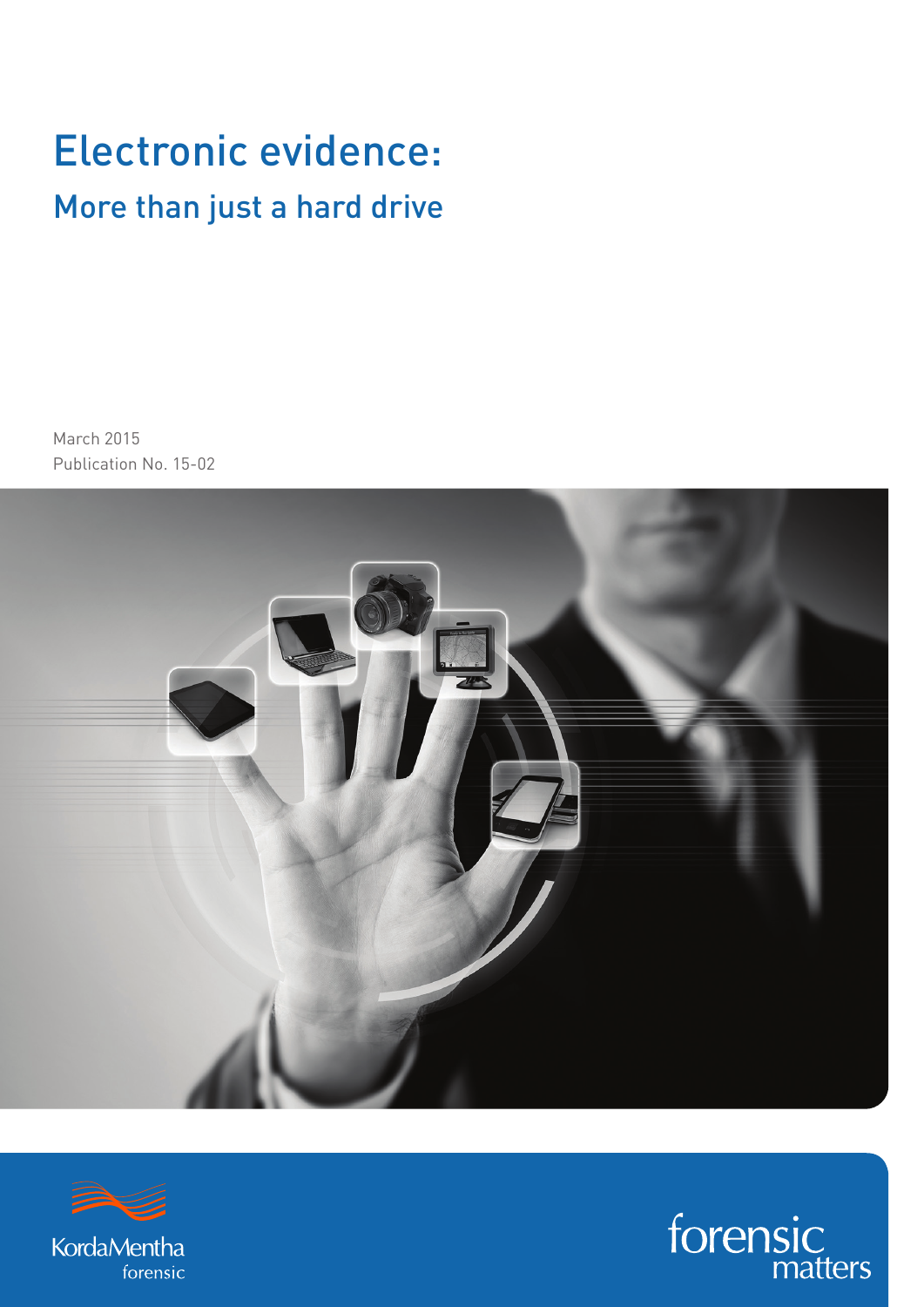# **Introduction**

Over the last decade, the computer hard drive has been the main point of data storage and therefore the key source of electronic evidence for investigations and litigation. This has changed rapidly in recent years with the rapid growth of new data storage technologies, such as smart phones, tablet devices and of course 'cloud' storage.

In this article, Daniel Walton, a Forensic Technology manager in our Sydney office, discusses potential new sources of electronic evidence, and some examples of their use in our Forensic Technology team's recent work.

# A new digital landscape

Recently there has been a huge explosion in the number of personal electronic devices, triggered by the rapid increase in mobile phone technology and rising internet speeds. Nearly everyone now has a smartphone, with almost their entire lives stored on it, making these devices and internet access the new 'basic human need' (see the image below).



Many people are using their personal devices for both personal and business use – meaning information vital to an investigation or litigation could be stored on a phone or tablet (often a device with internal storage capacity similar to desktop computers from ten years ago). Additionally, information could be retained on devices you have never considered might store data, such as in-car GPS navigation devices, gaming consoles or printers.

We suggest that the following devices should be considered as potential sources of electronic evidence.



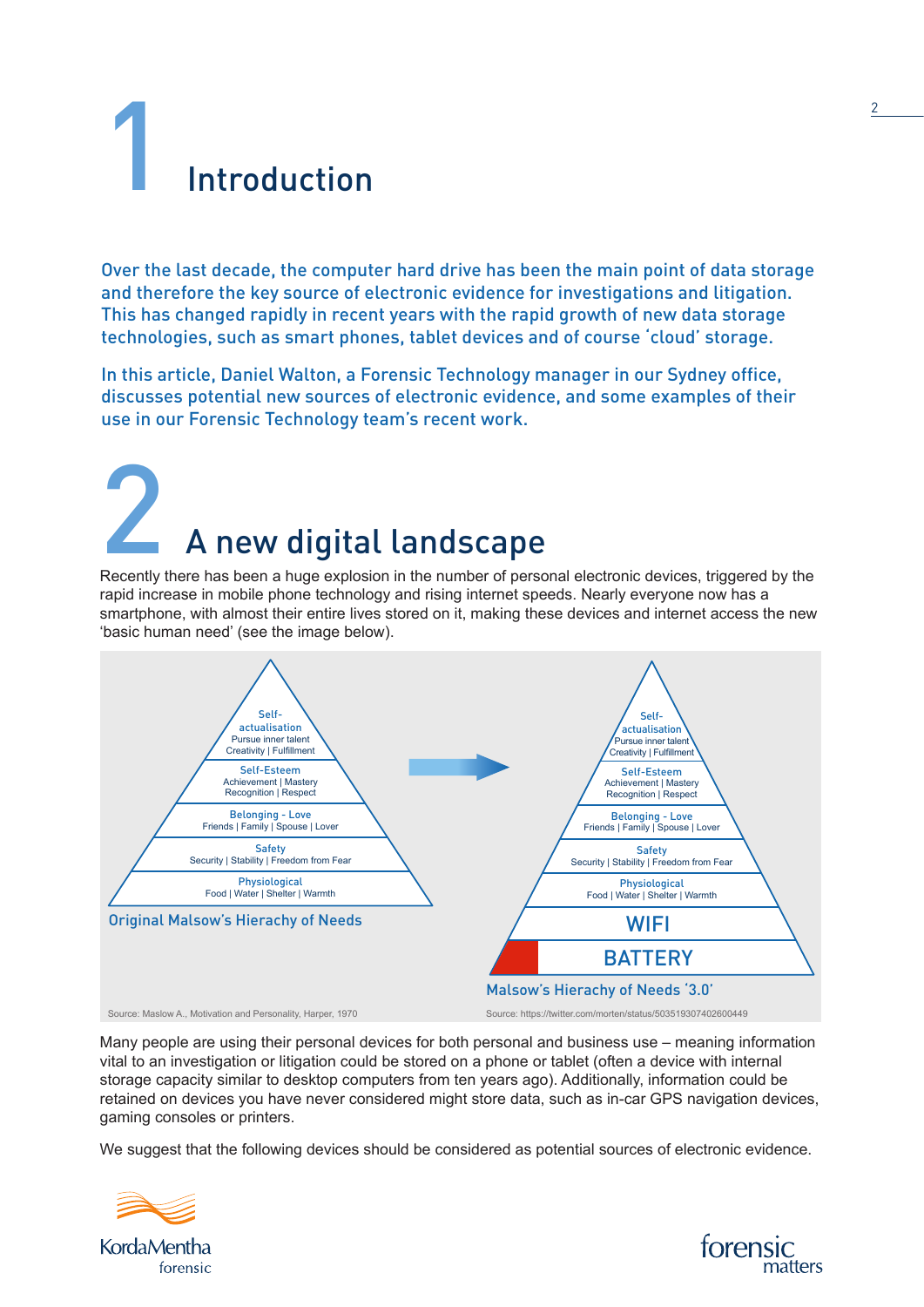## Traditional data sources for  $\sim$  New sources of electronic  $\sim$   $\sim$   $\sim$   $\sim$ electronic evidence



## New sources of electronic evidence



(see callout box below)

## The 'Cloud'

*Cloud Computing is the practice of using an on-demand, robust and scalable network of remote computer technologies to store, manage and process data, rather than using local servers or personal computers.*

Online data storage, also known as 'cloud' storage, has become a popular way of storing data, and it is now easy for users to back up or copy photos, music and other data remotely to the cloud from mobile phones.

This means that organisations should be alive to the possibility of Intellectual Property (IP) theft, as it is now so easy for employees to synchronise company data to their own cloud accounts. Cloud storage sites like Dropbox and Google Drive are common in daily use and can be a convenient tool for misappropriating company data.

Also, depending on the setup of a users' mobile device, some users are storing data in the cloud without even knowing: companies such as Facebook, Google Plus and LinkedIn are storing our information on the cloud. It may also be appropriate to consider these sites as potential sources of electronic evidence in an investigation or as part of litigation.



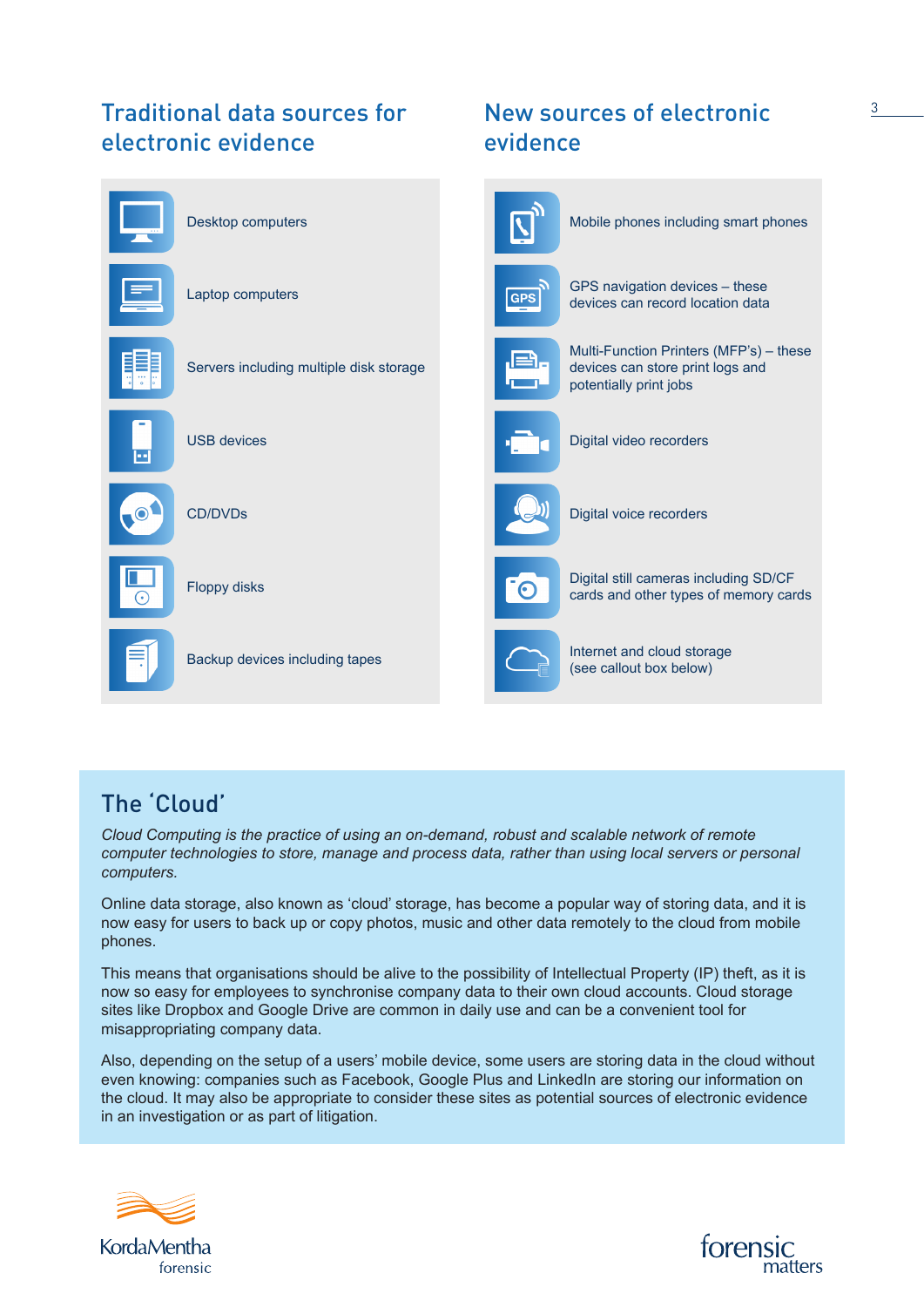## Internet sources of evidence



Social networking sites such as Facebook, LinkedIn and Instagram.

Cloud storage sites such as Dropbox, Google Docs and iCloud.



Communication and chat sites such as Twitter, MSN, Skype Chat and Facebook chat.

Commerce sites such as share trading sites, banking sites and auction/ shopping sites such as eBay and Amazon.

## Recent examples of cases undertaken by<br>our team

#### GPS

An insurance claim was being investigated regarding a suspicious claim from the Brisbane floods in 2011. The claimant had claimed that their luxury vehicle had been flooded and that this incident could not be avoided. When an examination of the car's on-board computer and GPS was conducted, the evidence showed that the vehicle had been driven toward the rising floodwaters just before the Brisbane River broke its banks. The claimant's story did not match the data from the vehicle's GPS and, as a result, the claim was denied.

#### **DropBox**

A staff member left a Company A taking company information with them and then set up a Company B in competition. Analysis of their Dropbox usage showed they had uploaded data from Company A to Dropbox toward the end of their employment and then shared and accessed this information from Company B after they had left. Legal action was taken and this information was used in court.

#### Digital still camera/smart phone

There was an insurance case in which a claimant claimed to have lost their handbag. This handbag was reported to contain numerous expensive items including a large amount of cash and an iPad. Forensic analysis of the digital photos provided by the claimant showed that these photos had been taken a significant time after the alleged date of loss and just a few hours after the insurance company had asked for photos as proof of the claimed items. The insurance company was then able to decline the claim based on this information.



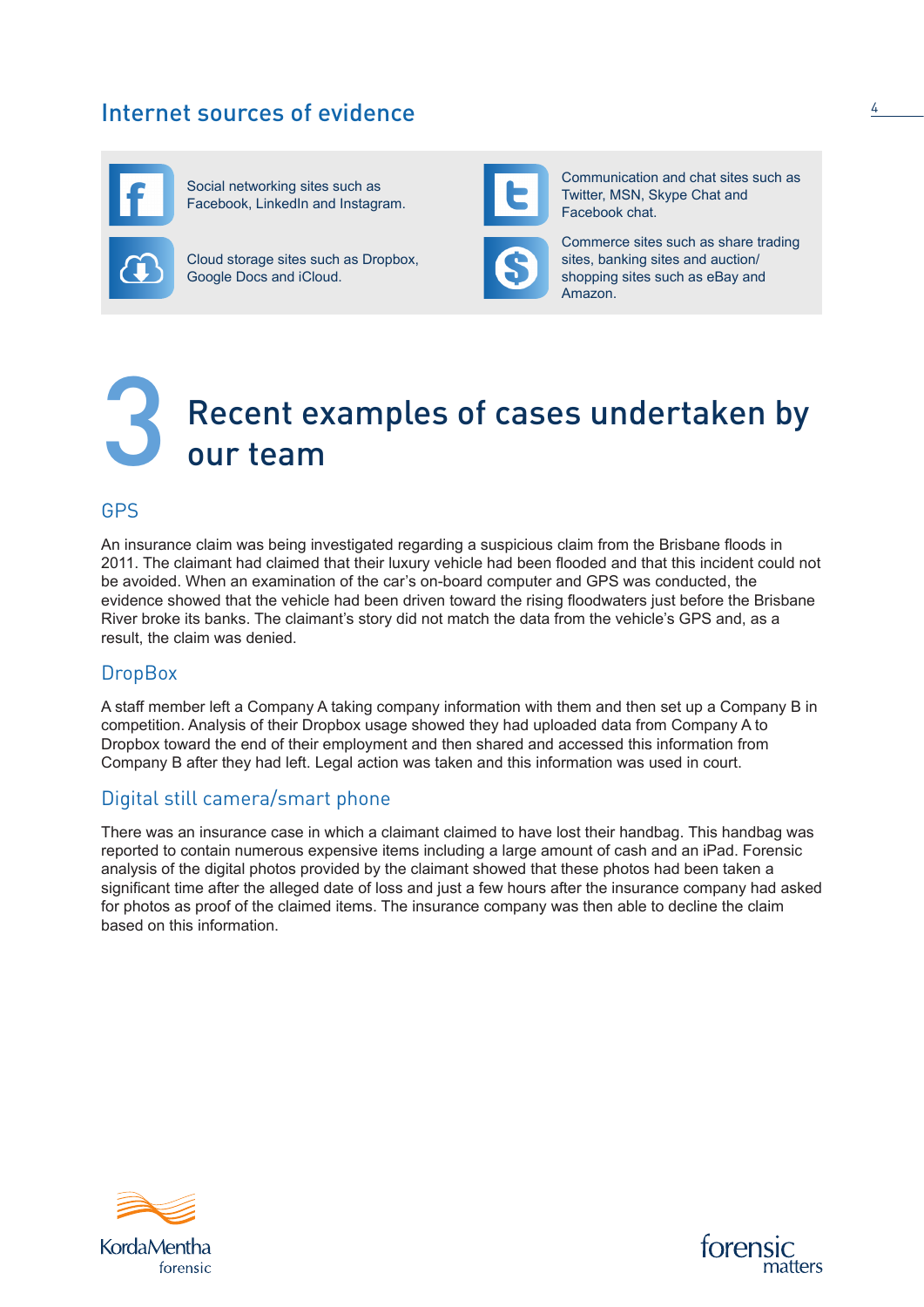

It's always important to consider the many different types of devices that are now available to store information, or which are perhaps storing information without the user's knowledge!

Whilst personal computers and file servers are still relevant data sources, it is important to make sure that all potentially useful sources of evidence are obtained and reviewed by forensic technology specialists, as they could be pivotal in proving or disproving a case. Furthermore, obtaining data from the cloud is often complex, so when faced with an investigation or litigation, we suggest that acquisitions of cloud data are undertaken by experienced forensic technology specialists to avoid the risk of data modification.

## About the author



### Daniel Walton | Manager

Sydney | +61 8257 3087 | dwalton@kordamentha.com

Daniel has 4.5 years' experience in the area of computer forensic investigations, working on corporate frauds, financial crimes, e-discovery, intellectual property theft and contractual disputes. This has included assisting investigations of law enforcement and regulatory bodies with the execution of a number of Anton Pillar Orders and Search Warrants. Daniel has a broad range of technical skills forged in over 20 years' computer networking, systems administration, data storage systems, and data recovery experience.